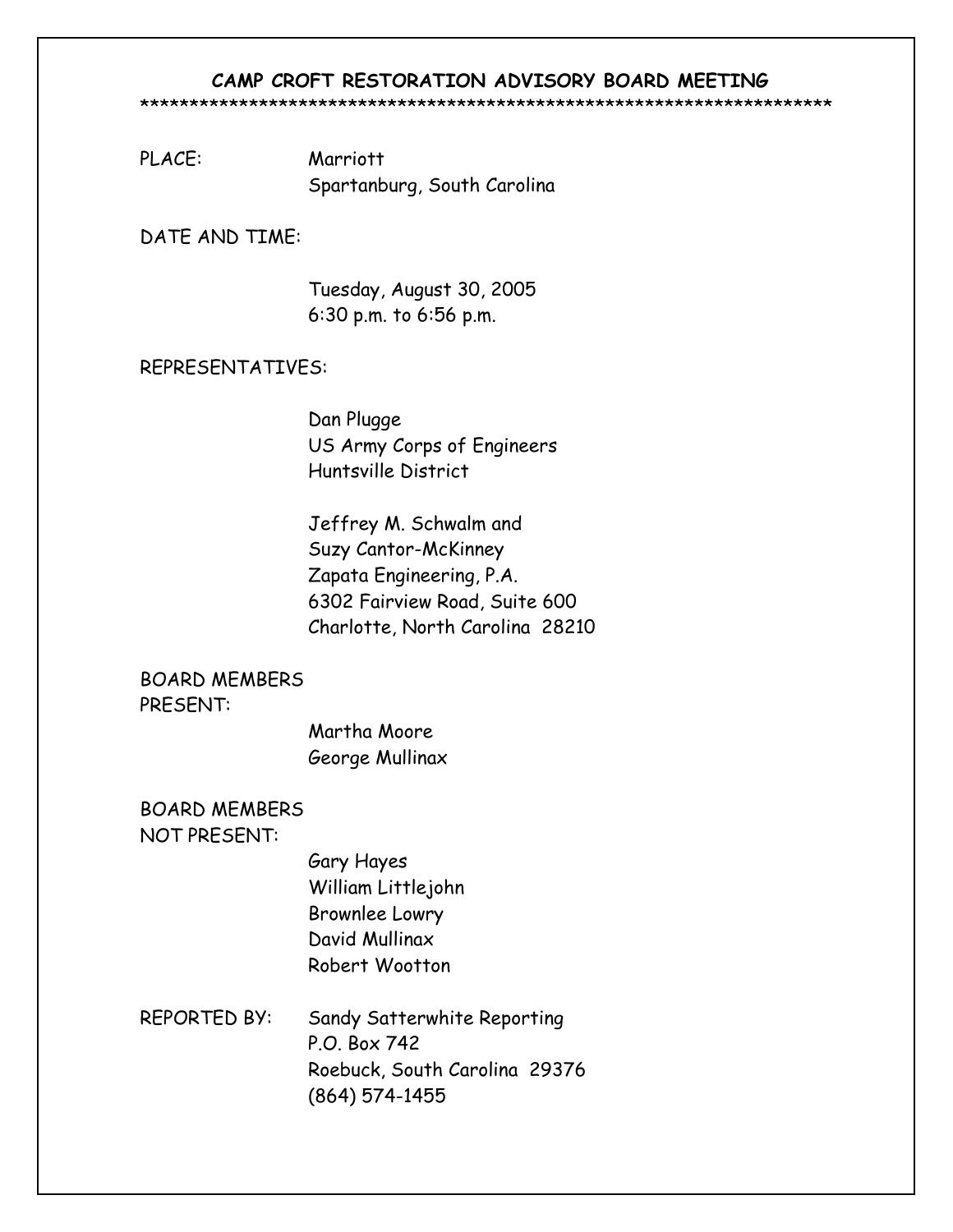# INDEX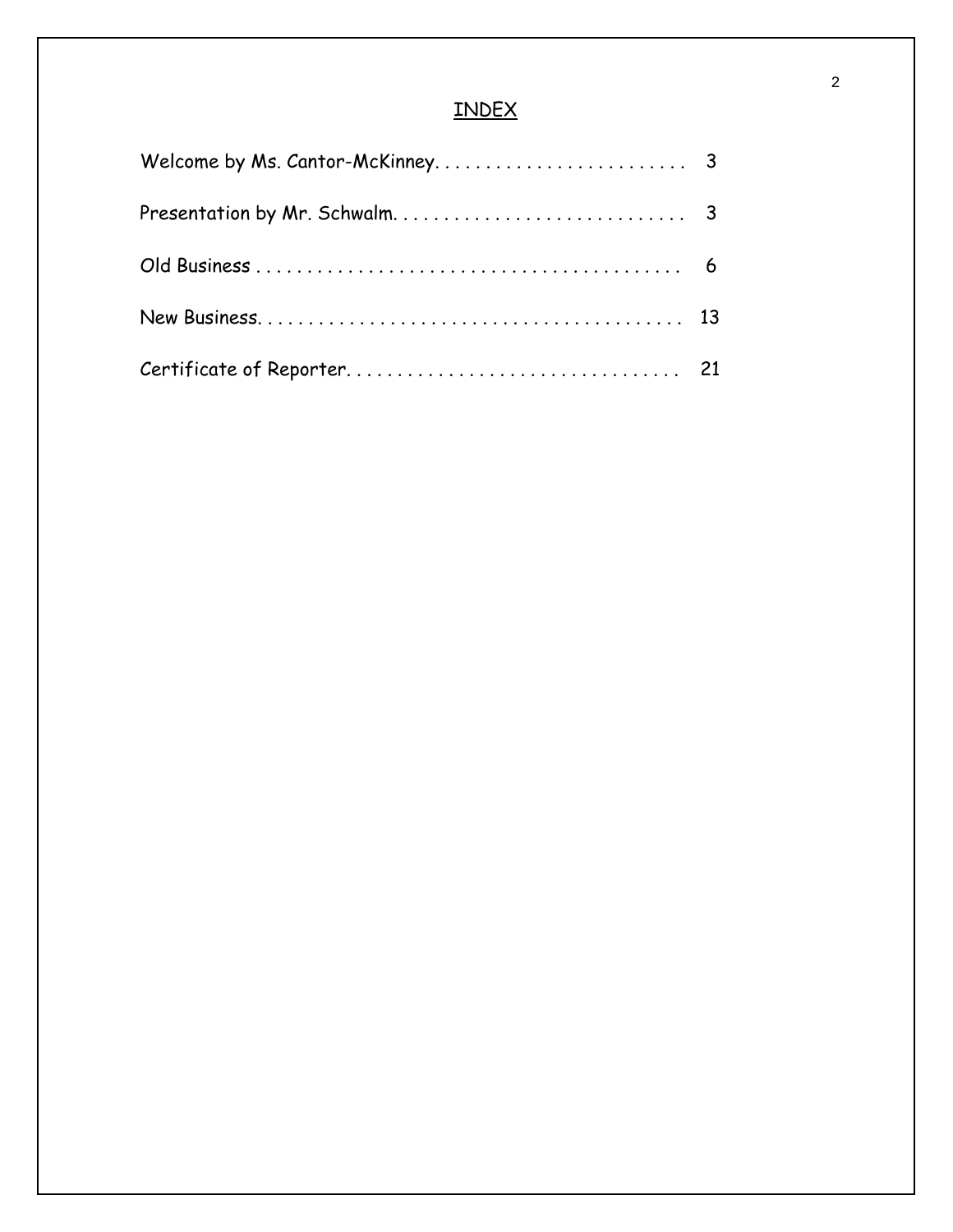#### 1 BY MS. CANTOR-MCKINNEY:

2 Good evening. I'd like to welcome everyone tonight. As you can see, we're 3 a few folks shy of our normal RAB attendance. I have received phone calls from 4 several individuals that, after we announced the meeting, who are not able to 5 attend. So we're going to go ahead and get together tonight, irregardless, and 6 give everyone the update of where we are with the project and give an update 7 of the removal actions that we completed, Zapata Engineering completed earlier 8 this year, and the tentative schedule for getting back out in the field this fall.

9 We had some old business that was related last meeting, some questions 10 that were raised, and we'll answer those on behalf of those individuals; and the 11 formalities of following formal procedure I think we'll kind of put by the 12 wayside this evening and just move ahead with our agenda.

13 This evening I'd like to introduce Joe Hallatschek who is new Zapata 14 Engineering. He is our ordnance program engineer and working with the division 15 that will support this project and several others that we're working on. Dan 16 Plugge, the Corps of Engineers in Huntsville, is with us again this evening; and 17 then there's Jeff Schwalm who is the project manager for the ongoing removal 18 work.

19 So with that I guess our first agenda item, Jeff, is status of the removal 20 action, just a brief update of what we finished this past spring and the 21 tentative schedule for us to be back out in the field this fall.

## 22 BY MR. SCHWALM:

23 As Suzy said, I'm Jeff, and I'm with Zapata Engineering, and I'm the 24 project manager for doing the field work here at Camp Croft. We've been 25 working in the Wedgewood area over the last couple of years. This map just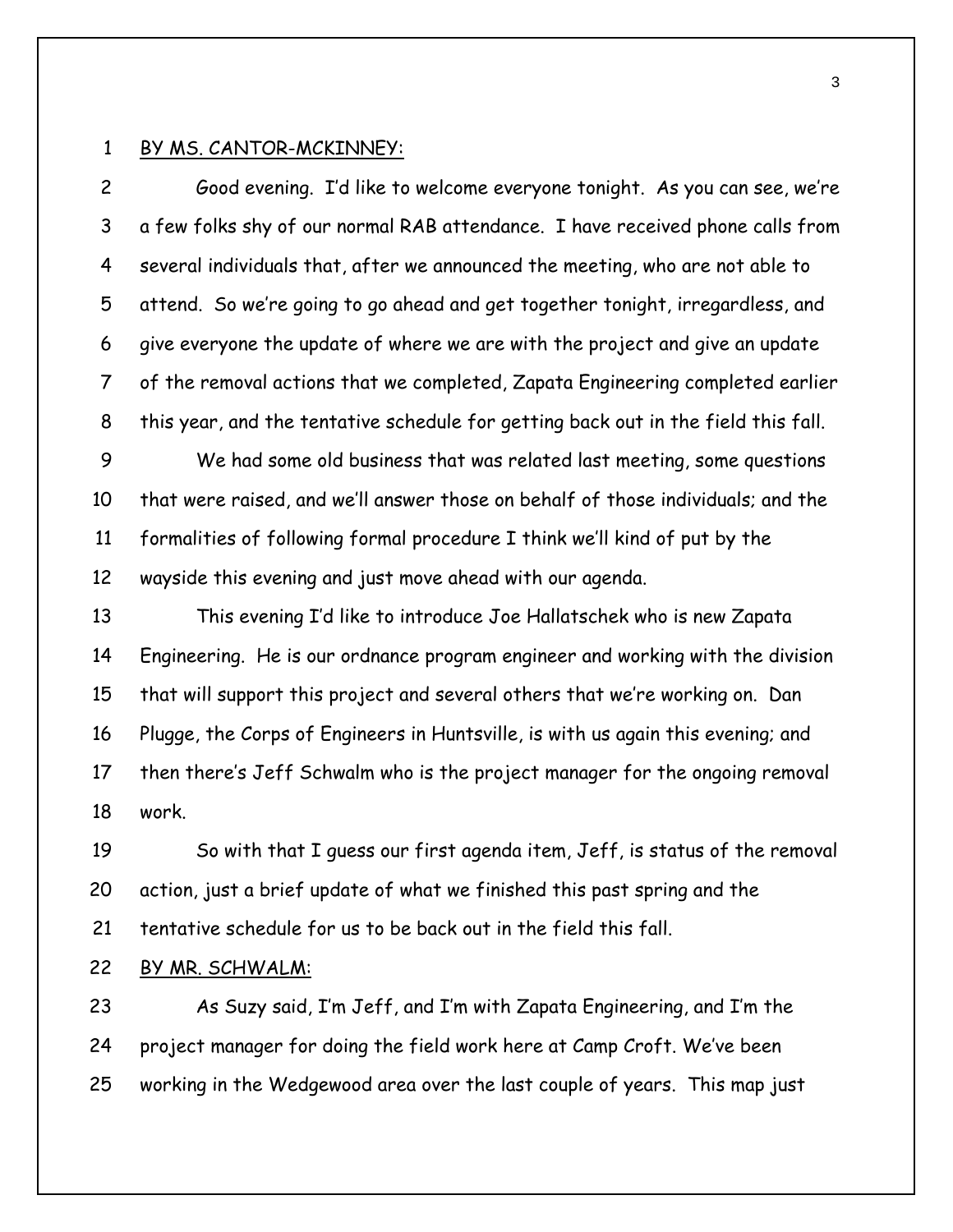1 depicts the areas that we worked in last year that's with all the pink dots and 2 those are all the areas that we investigated, and it also shows the work that 3 we're going to do starting here in September, and that would be the pink shaded 4 areas without any of the pink dots in it. So that's what we've done so far or to 5 start our update.

6 We're working on the final report right now. We hope to have that in 7 back into the Corps of the Engineers and have their questions answered within 8 the next couple of weeks prior to starting back with the field work on the  $12^{th}$ 9 of that; and based on that analysis we may have to revisit some of the areas 10 that we looked at last year, but that analysis is still in progress, and – but we 11 hope to have that completed within the next two weeks.

12 On the  $12^{th}$  of September we expect to be back in the field again working 13 in these areas with some brush clearing, minimal brush clearing, surveying those 14 – these areas out, and then do the geophysical mapping, which is a fancy type of 15 mine detector to see what's under the ground; and then we'll work through a 16 target selection process and have those analyses to the Corps of Engineers by 17 the first of November. We'll finalize target selection shortly after that, and 18 then notify and then have a detailed field schedule developed, and we'll notify 19 the residents along this area and hear exactly when evacuations may then be 20 necessary.

21 We're going to start the intrusive investigation part of the work. The 22 first week in January we're going to mobilize to the site, do equipment 23 calibrations, start inquiring the areas that we want to dig, and I believe it's the 24 first – it would be the second Monday in January. I think that's the tenth. 25 Don't quote me on that, but I think it's the tenth of January. We're going to be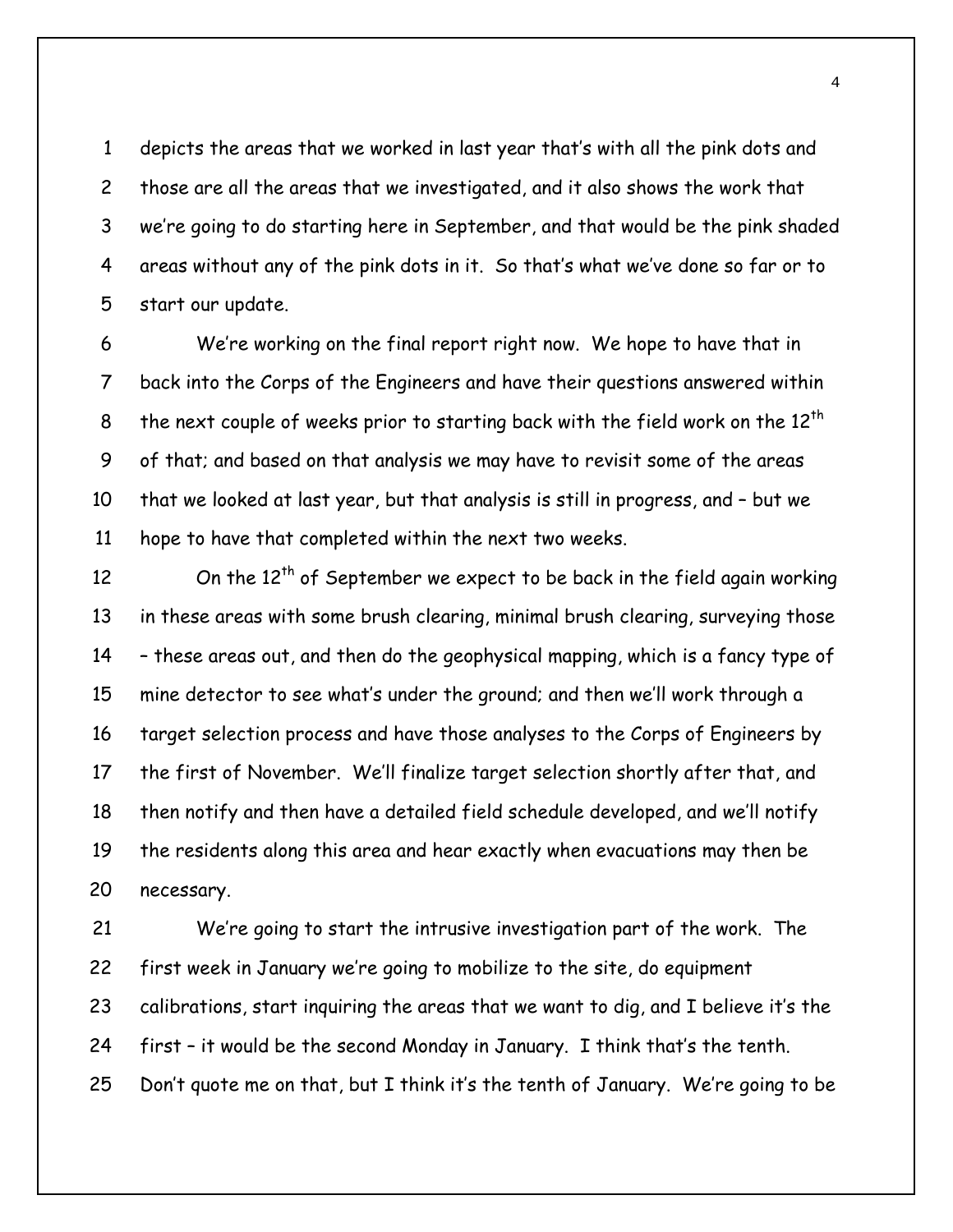1 in the field actually investigating targets in this area, so – and then we expect

2 to be completed with that field work by the first of February.

- 3 That's my update.
- 4 Any questions?
- 5 (NO RESPONSE)
- 6 BY MR. SCHWALM:
- 7 All right.
- 8 BY MR. OSBORNE:

9 I've got one. On the page two of three on the last month's deal, when are 10 you going to talk to these people that live in that area and explain to them 11 what's going on, what you're doing and that they shouldn't be digging in their 12 backyards or whatever in the area? The ones I've talked to, nobody has talked 13 to them so far at all.

- 14 BY MS. CANTOR-MCKINNEY:
- 15 I can answer that, Jeff.
- 16 BY MR. SCHWALM:

17 Yes.

18 BY MS. CANTOR-MCKINNEY:

19 Harold, we have an active program to talk with folks when we're going to 20 be working in and adjacent to their yard. We cannot restrict individuals from 21 working in their yard. The properties in Wedgewood that have been cleared 22 those individuals have received clearance letters. All of the actual residents 23 now have been cleared. We're now working in a buffer area.

24 You mentioned that you had some individuals and names and points of 25 contact that had said they had not been contacted by either us or the Corps,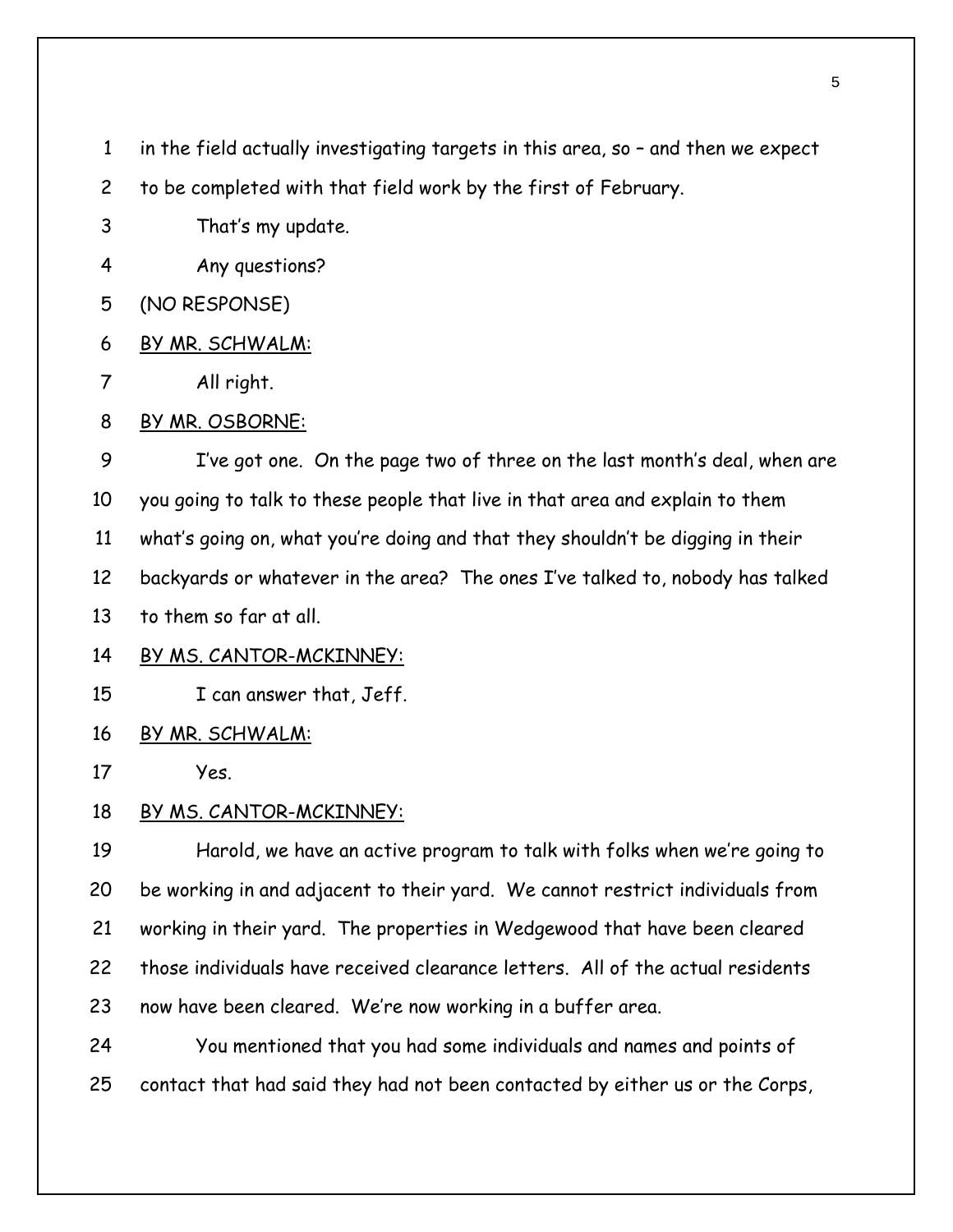| $\mathbf{1}$   | and if you could provide that information to us, we'll make sure that they're |
|----------------|-------------------------------------------------------------------------------|
| $\overline{2}$ | included in our mailing list.                                                 |
| 3              | BY MR. OSBORNE:                                                               |
| 4              | I'll go talk to them and get their addresses.                                 |
| 5              | BY MS. CANTOR-MCKINNEY:                                                       |
| 6              | Or a phone number and a name. We'll be happy to, but we've over the last      |
| 7              | several years have had an extensive outreach program to individuals that are  |
| 8              | directly impacted by these actions and are very proactive in the community.   |
| 9              | <u>BY MR. SCHWALM:</u>                                                        |
| 10             | All right.                                                                    |
| 11             | Anymore questions?                                                            |
| 12             | (NO RESPONSE)                                                                 |
| 13             | BY MR. SCHWALM:                                                               |
| 14             | Thank you.                                                                    |
| 15             | BY MS. CANTOR-MCKINNEY:                                                       |
| 16             | Moving on to old business. During the last meeting Mr. Zimmerman had          |
| 17             | asked of some information and some analysis of an area off of Cowford Bridge  |
| 18             | Road.                                                                         |
| 19             | I just wanted to let you know I went back to the EE/CA where the              |
| 20             | investigations were, since you were pointing some areas of concern out on the |
| 21             | map, and there was OOU10B, Ordnance Operable Unit 10B, which was              |
| 22             | investigated during the 1997 EE/CA, and it's actually in the northern part of |
| 23             | that road when you look on the map, and there was no UXO uncovered during     |
| 24             | those investigations. It was used for training maneuvers, possibly practice   |
| 25             | grenade range. Actually, I'm misstating. It was used for training maneuvers,  |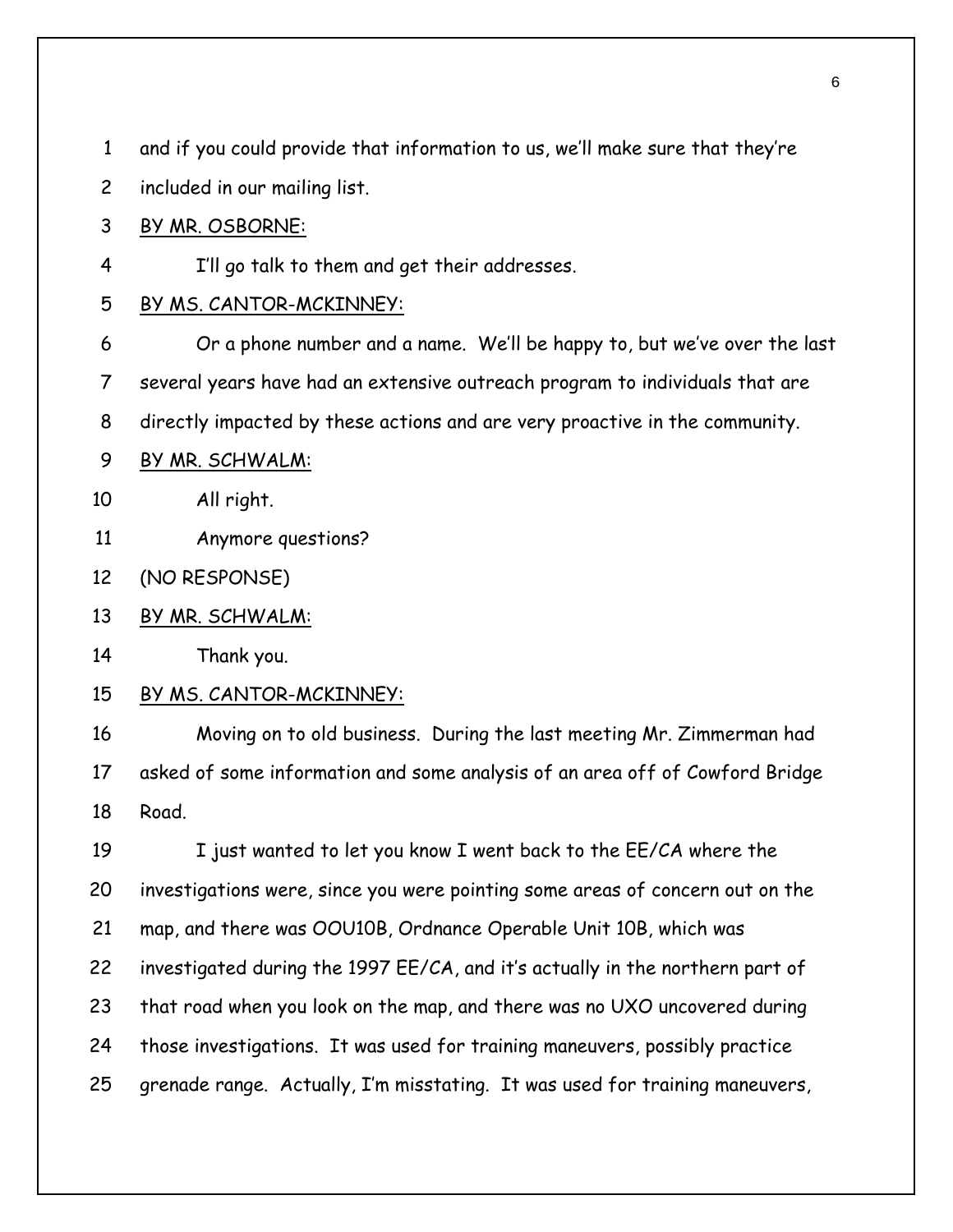1 and the items that were found during just the investigation – it was not a 2 removal – were ordnance related scrap, hand grenades, rifle grenades, rockets, 3 landmines, mortars, flares, and small arms projectiles. 4 So that area, I believe, is slated for a surface clearance in the future. 5 BY MR. ZIMMERMAN: 6 Okay. 7 BY MS. CANTOR-MCKINNEY: 8 So I'm not sure if that was the area that you had expressed a concern, 9 but I did want to see if there was any investigation that had been done on 10 Cowford Bridge Road. 11 BY MR. ZIMMERMAN: 12 I understand.

- 13 BY MS. CANTOR-MCKINNEY:
- 14 And it is closer to 295 up in that area.
- 15 BY MR. ZIMMERMAN:
- 16 Okay.

## 17 BY MS. CANTOR-MCKINNEY:

18 So I wanted to follow up with you on that.

# 19 BY MR. ZIMMERMAN:

20 All right. I'm not trying to be the devil's advocate or anything, Suzy.

21 Just a couple of months ago and – about a month ago, an individual who used to

22 attend these meetings, Mr. Jim Lancaster, he made these day long forays about

23 three and a half to three point seven miles further down Cowford Bridge Road

24 over on the left. I believe that's where the old Green plantation used to be

25 back during the Revolutionary War. That area was an impact area, and he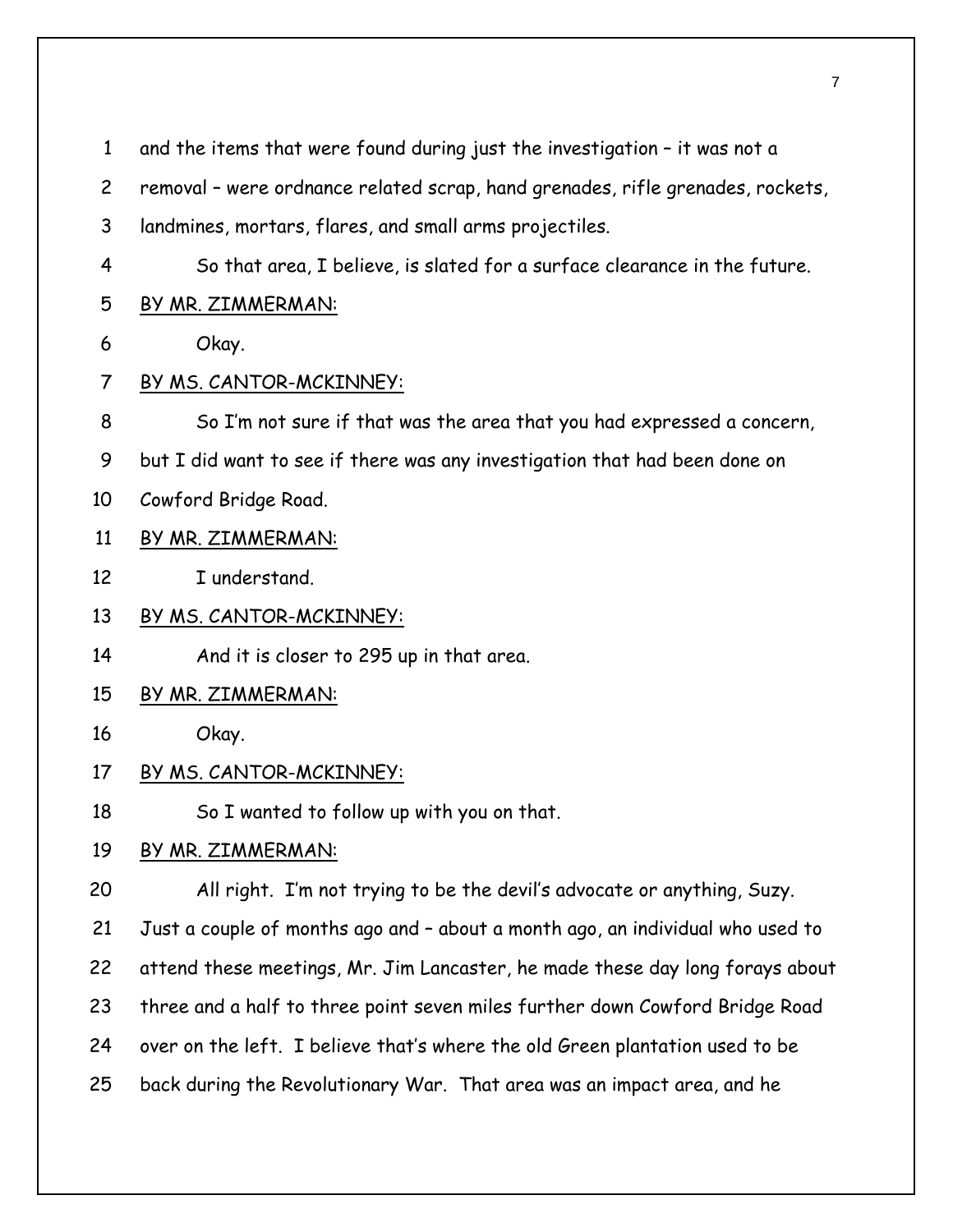1 brought three pickup truckloads of ordnance out, carried it to his home over on 2 Goldmine Road in the Clifton area, and as far as know that stuff is probably still 3 there if you – I mean – but he did find quite a bit of it. I mean what he found 4 was real live 60 millimeters, 81 millimeters. The first time I was beside near 5 Lake Evin Johnson I seen 4.2 mortars. He found some of those unexploded and 6 some 105 millimeter Howitzer shells.

7 Now he's an old man. He's a lone wolf. He goes out there all times of the 8 year, day, night. He'll get his wife to drive him out there and leave him out 9 there in the middle of the night, and she'll pick him up in the morning. I know 10 he's a friend of mine, but I have no control over what he did; but now farther on 11 down Cowford Bridge Road to the left on the left side, actually I guess it would 12 be on the southwest side, he did find – I'm sorry, the southeast side, he found 13 quite a bit of ordnance this summer.

#### 14 BY MS. CANTOR-MCKINNEY:

15 Do you know if that's private property or if that's park property?

16 BY MR. ZIMMERMAN:

17 At one time it was pulpwood company property. Now I believe it is owned 18 by that real estate company. I haven't been to the RMC office to check that 19 out, but he found a great deal of stuff.

#### 20 BY MS. CANTOR-MCKINNEY:

- 21 I wanted to follow up with you on your inquiries outside this -- that area 22 of concern is farther south.
- 23 BY MR. ZIMMERMAN:

24 It is. It is farther on down Cowford Bridge Road. It's not too awful far 25 from the old cemetery that's over on the right side. Duke Power used to own a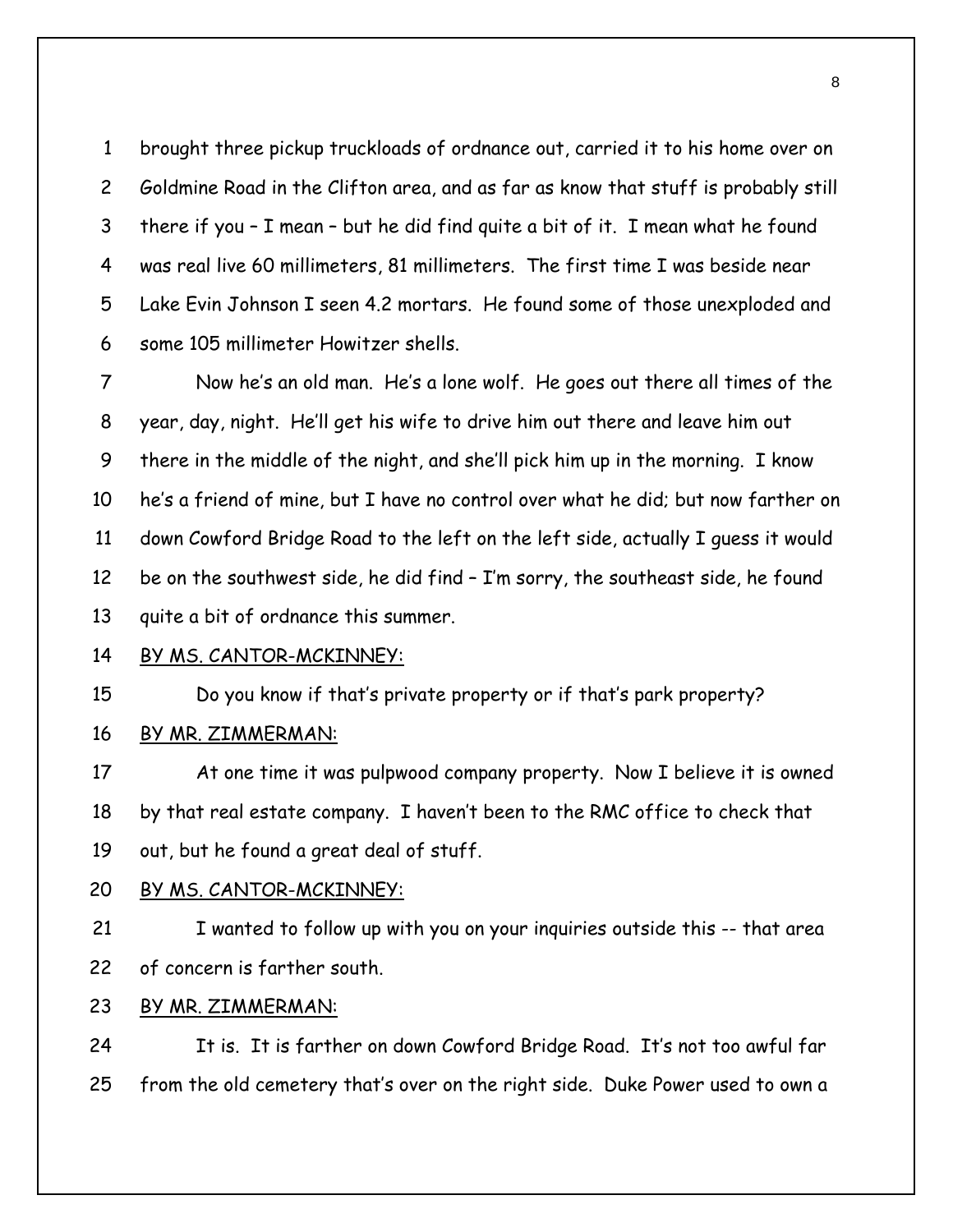| $\mathbf{1}$   | tract of land over there. I don't know if they sold that land or not; but I'll give |
|----------------|-------------------------------------------------------------------------------------|
| $\overline{c}$ | him credit. I mean he is an ordnance find genius. All he does is it's like he can   |
| 3              | sniff it out of the ground. He just takes his little metal detector and goes out    |
| 4              | there and he finds it.                                                              |
| 5              | BY MS. CANTOR-MCKINNEY:                                                             |
| 6              | I'm concerned about being on private property and the safety factor of              |
| $\overline{7}$ | him out there finding and looking for this.                                         |
| 8              | <u>BY MR. ZIMMERMAN:</u>                                                            |
| 9              | Yeah, I'm concerned about him loading it up in his pickup truck and was             |
| 10             | driving off with it, too.                                                           |
| 11             | BY MS. CANTOR-MCKINNEY:                                                             |
| 12             | Sir? And your name for the record, please, for Sandy?                               |
| 13             | BY DR. MCCLURE:                                                                     |
| 14             | My name is Don McClure. I'm one of the property owners on Cowford                   |
| 15             | Bridge Road in the area where you've been talking about; and as we brought to       |
| 16             | you all's attention before, there has been significant development in that area     |
| 17             | after Jim Smith sold it, divided it up in lots and sold it. There are at least four |
| 18             | or five new houses being constructed. There are two that are under                  |
| 19             | construction now, and we keep hearing these reports of ordnance showing up,         |
| 20             | and, you know, my question is are you all eventually going to look at it or what    |
| 21             | will happen?                                                                        |
| 22             | BY MR. PLUGGE:                                                                      |
| 23             | Basically, we did several EE/CA's or a couple of EE/CAs several years ago.          |
| 24             | At that time a lot of people didn't give us right of entries to investigate their   |
| 25             | property, and I believe this piece of property ---                                  |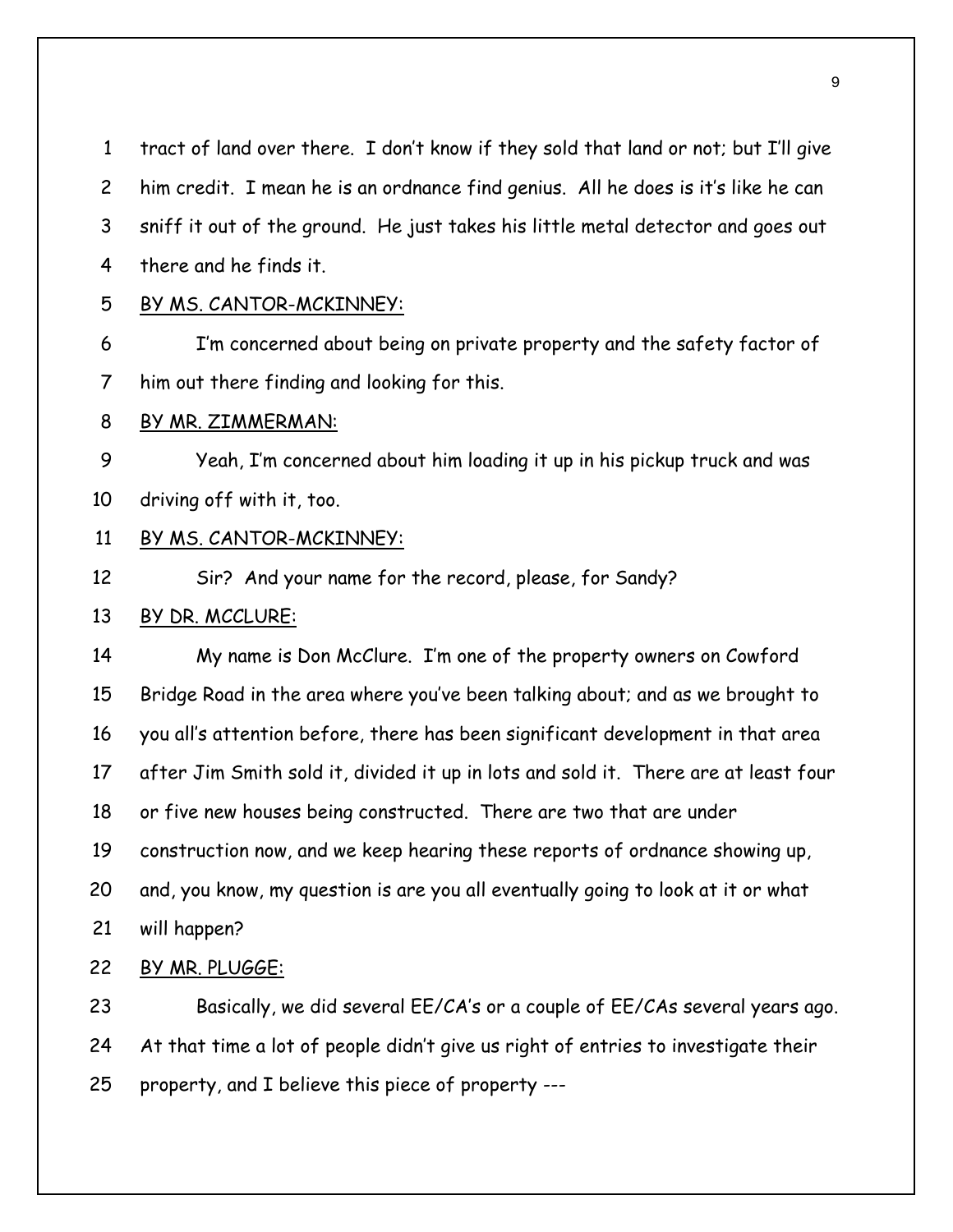#### 1 BY DR. MCCLURE:

2 That probably was their intention.

3 BY MR. PLUGGE:

4 I believe this piece of property was one of them that we couldn't get a 5 right of entry for, and we have talked about doing a supplemental EE/CA or 6 another EE/CA or a recurring review, but that takes funding, and right now our 7 funding is limited. The money that we have this year is appropriated for doing 8 three and a half more acres of the Wedgewood Subdivision buffer there.

9 We did fund some money for topographic engineering photo analysis to be 10 done. That's a branch of the Corps that's photo analysis records and analysis 11 and that's going to be done in a couple of weeks. So we're going to take that 12 information that is provided to us and probably do a five-year recurring review 13 at that point to investigate areas such as your property and any others that the 14 police department has been finding ordnance on, and then we'll probably fund 15 another EE/CA or a recurring review or something to investigate or, you know, 16 to do a further analysis of those areas. At the next RAB meeting we'll know 17 more about where we're going with that.

18 So, you know, it will be a new fiscal year after October  $1<sup>st</sup>$ , so we'll have 19 an idea of what we're going to spend the money on for next year.

20 BY DR. MCCLURE:

21 The group I represent does own that on Champion land. It's Champion 22 International Paper. It's now all privately owned after we sold it. The group 23 probably owns 800 acres of it.

24 BY MR. PLUGGE:

25 Yes, sir.

10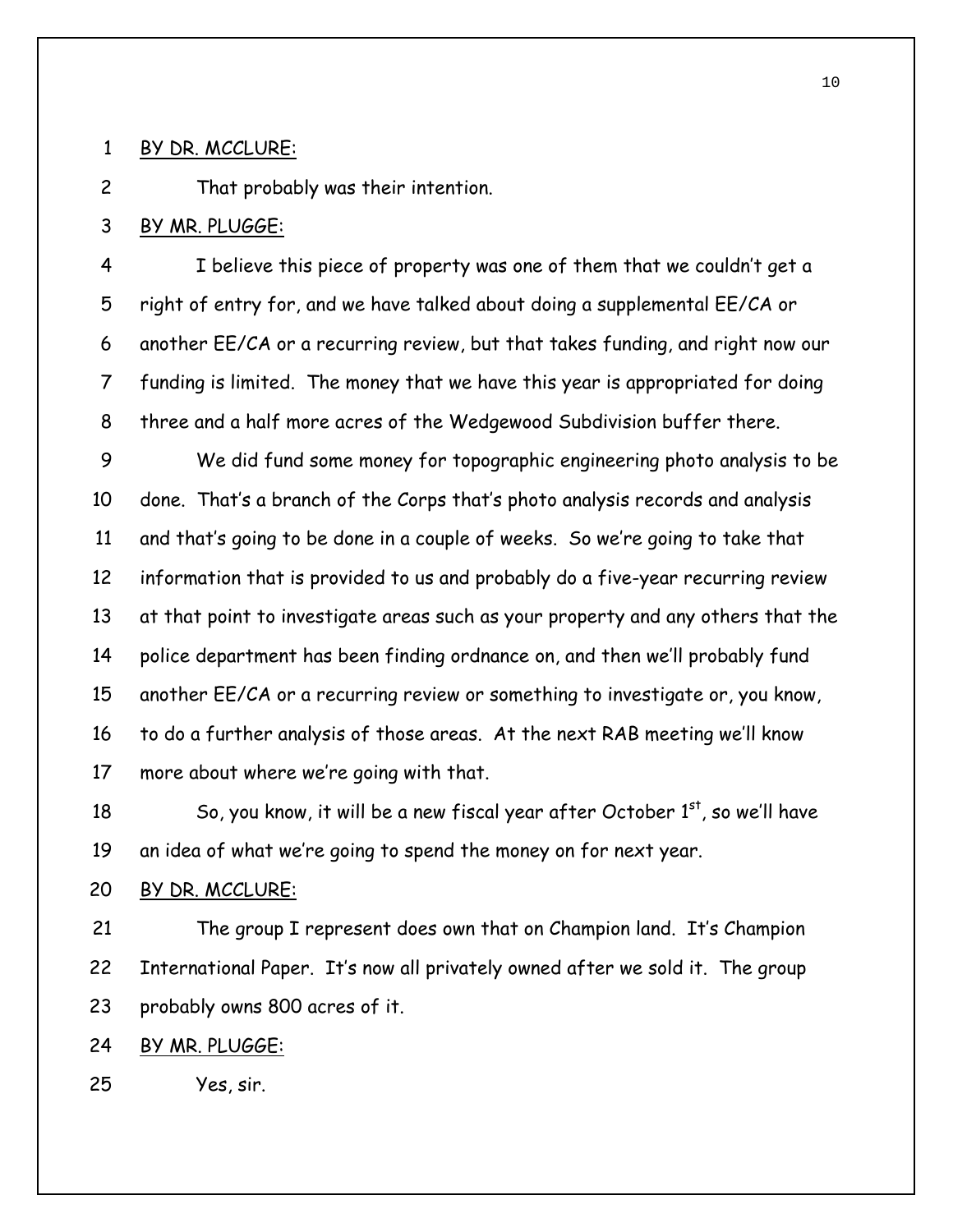## 1 BY LIEUTENANT DYAS:

2 John Dyas with the Sheriff's Office. What we can do is we'll go over 3 there and maybe see some of these construction companies that might be there 4 and let them know that they can call us, give them directions in case they do 5 happen to uncover something, and then we'll do the same thing. We'll map it 6 with GPS, and then that way we'll kind of get an idea of what will happen there. 7 We'll take care of that. We'll just do that. 8 BY DR. MCCLURE: 9 One of your deputies owns five acres out there, Jerry Nobels {phonetic 10 spelling}. 11 BY MS. CANTOR-MCKINNEY: 12 Is there any other old business from the last meeting? 13 That was the only item that I had identified. 14 BY MR. OSBORNE: 15 All right. Going back to page three of three, and when I was complaining 16 about the airplanes, now in the last two weeks there have been so many 17 airplanes, and yesterday morning there was one almost down on my house. I 18 took the binoculars and it is not forest service airplane. What is going on? 19 BY MR. PLUGGE: 20 We have nothing to do with any airplane activity in the area, --- 21 BY MR. OSBORNE: 22 Well, --- 23 BY MR. PLUGGE: 24 --- as I stated last time. 25 BY MR. OSBORNE: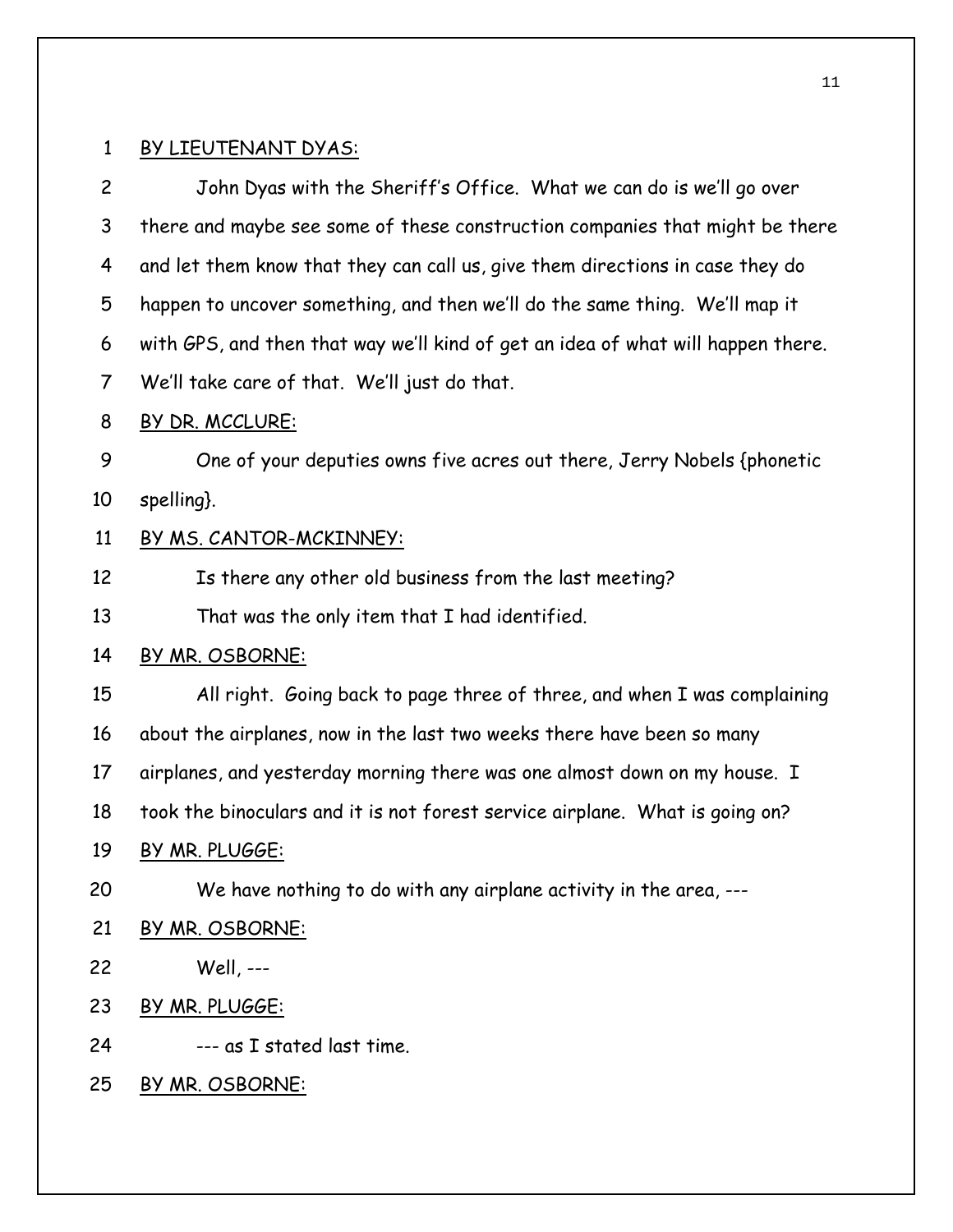1 --- they can only go so low or they're violating the law. Did the Sheriff's 2 Office go out? 3 BY LIEUTENANT DYAS: 4 Did you get the tail number on it? 5 BY MR. OSBORNE: 6 No, I didn't. 7 BY LIEUTENANT DYAS: 8 If you'll get the tail number off of it, we can certainly check into it. 9 BY MR. OSBORNE: 10 Because for the last two weeks, they've --- 11 BY LIEUTENANT DYAS: 12 I work --- 13 BY MR. OSBORNE: 14 --- been so low I cannot believe it. 15 BY LIEUTENANT DYAS: 16 I work over there at the FBI office, so I can get in touch with FAA real 17 quick and call out there at the airport and we can find out who it is. 18 BY MR. OSBORNE: 19 Because they should know because they're supposed to let them know if 20 they're going to be low. That's the way it was when I used to fly. 21 BY LIEUTENANT DYAS: 22 If you'll – if you'll get the tail number on it, I can call them without a 23 problem, and you say you've got binoculars and you should be able to see it. So 24 get that --- 25 BY MR. OSBORNE: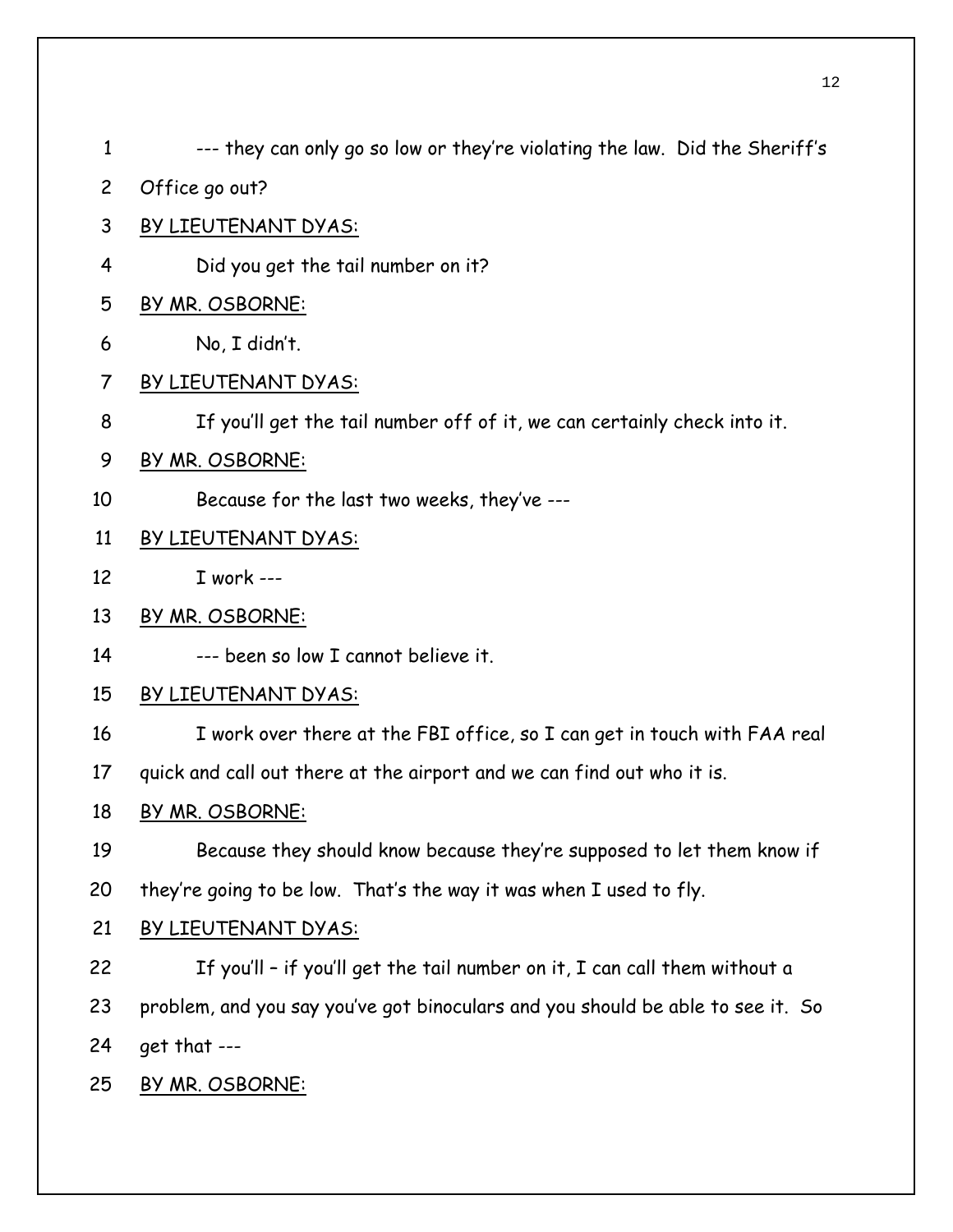1 I was just looking for forest service.

## 2 BY LIEUTENANT DYAS:

3 Yeah, look at – get that number on the back. You know, they'll have that 4 number on the tail, and let me know what it is. I'll – I'll check on that and talk 5 to them.

6 Just call me and I'll check on that number.

## 7 BY MS. CANTOR-MCKINNEY:

8 Moving on to new business.

9 In looking at the calendar it's been two years since our existing RAB has 10 been selected, and we're at the end of our two-year term. So what I have left 11 are the applications in the back of the room, and for the current RAB we've 12 distributed those via our mailing list. We will post those on our website. So 13 anyone that is interested in being considered for selection for the next two-14 year term I've asked that the forms be returned either electronically, either 15 fax or mail to me, and all the information is on the form, by mid-November; and 16 by the spring we will have a new board, and at that point in time we will also 17 then elect a new chair as David's term will be up as well.

18 So I wanted to encourage everyone who is thinking about participating on 19 the board to distribute forms to whomever you may think might be interested 20 and to disburse those as widely as possible, and we'll do the same and we'll look 21 for those applications to come back in in mid-November.

22 BY MR. OSBORNE:

23 One other past question, Suzy.

# 24 BY MS. CANTOR-MCKINNEY:

25 Yes.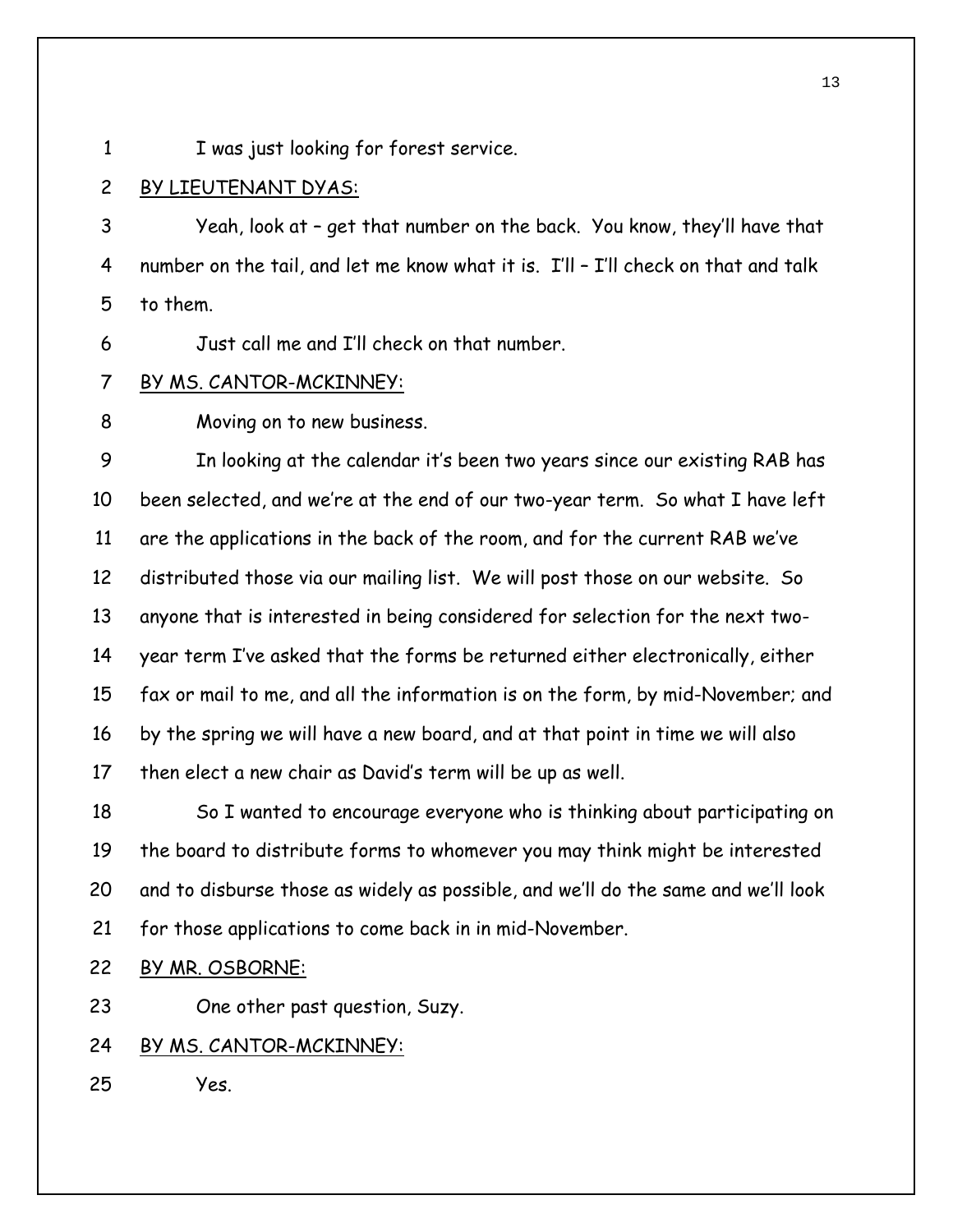1 BY MR. OSBORNE: 2 Where you're going to be working down there, are you going to have an 3 office anywhere to get a hold of these guys? 4 BY MR. SCHWALM: 5 When we're – for this current field we won't have an office established, 6 but we will have a site trailer off of Dairy Ridge Road. 7 BY MR. OSBORNE: 8 Over where it used to be over there? 9 BY MR. SCHWALM: 10 Yes. 11 BY MR. OSBORNE: 12 Okay. 13 BY MS. CANTOR-MCKINNEY: 14 And that's for the field personnel. 15 Any other new business? 16 George or Martha? 17 BY MS. MOORE: 18 No. 19 BY MR. MULLINAX: 20 No. 21 BY MS. CANTOR-MCKINNEY: 22 Any other new business that we may attempt to discuss today, and if 23 we're not able to discuss it, we will put it on the agenda item for our next 24 meeting? 25 BY MR. ZIMMERMAN: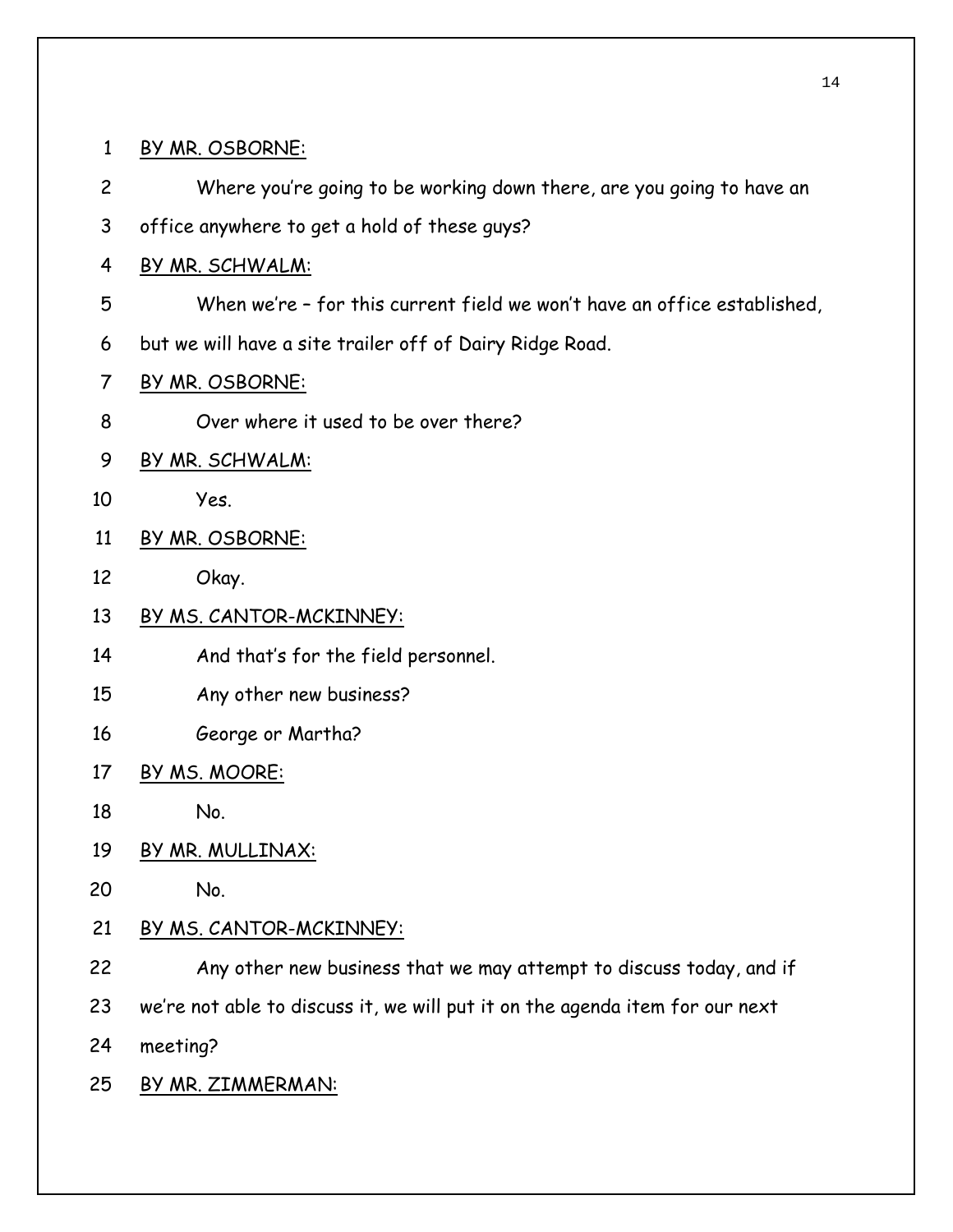1 Just something to start -- you know, I don't know whether or not it really 2 pertains to the new business, but it's something I think, you know, people ought 3 to realize, Suzy, that area where Mr. McClure lives on Cowford Bridge Road.

### 4 BY MS. CANTOR-MCKINNEY:

5 Uh-huh (affirmative response).

# 6 BY MR. ZIMMERMAN:

7 That was called maneuver area. That's where maneuver areas one and two 8 actually intersected, and the troops would leave a cantonment area, make marks 9 or they'd put them in trucks. They would camp out in the area where Brownlee 10 Lowry's place, then they would go over to this area and actually have battalion 11 on battalion type live fire exercises. So just automatically assume that for all 12 these years that one of the pilot companies and the paper companies had it to 13 assume there's not anything there is somewhat woeful, because there's a lot of 14 stuff there, and eventually, I mean, it will be found and blow up a shell – not 15 exploding a shell but firing sometimes they go deep if they -- whether they go 16 off or whether they don't.

17 A lot of this stuff Lancaster found this summer I consider it dangerous 18 things. He also found some anti-tank mines that are way on down close to 19 Fairforest Creek at the bottom of Cowford Bridge Road, but that – that was a 20 very heavy firing area, and I'm convinced that it proves -- you get down in that 21 area, I'm telling you you're going to find quite a bit of ordnance. There's no 22 doubt in my mind. Sooner or later, I mean, you're going to find a lot of it.

### 23 BY MR. PLUGGE:

24 You all have both expressed your concern about this area. We will take 25 some action on it. We'll make sure we put that on the notes for the next time,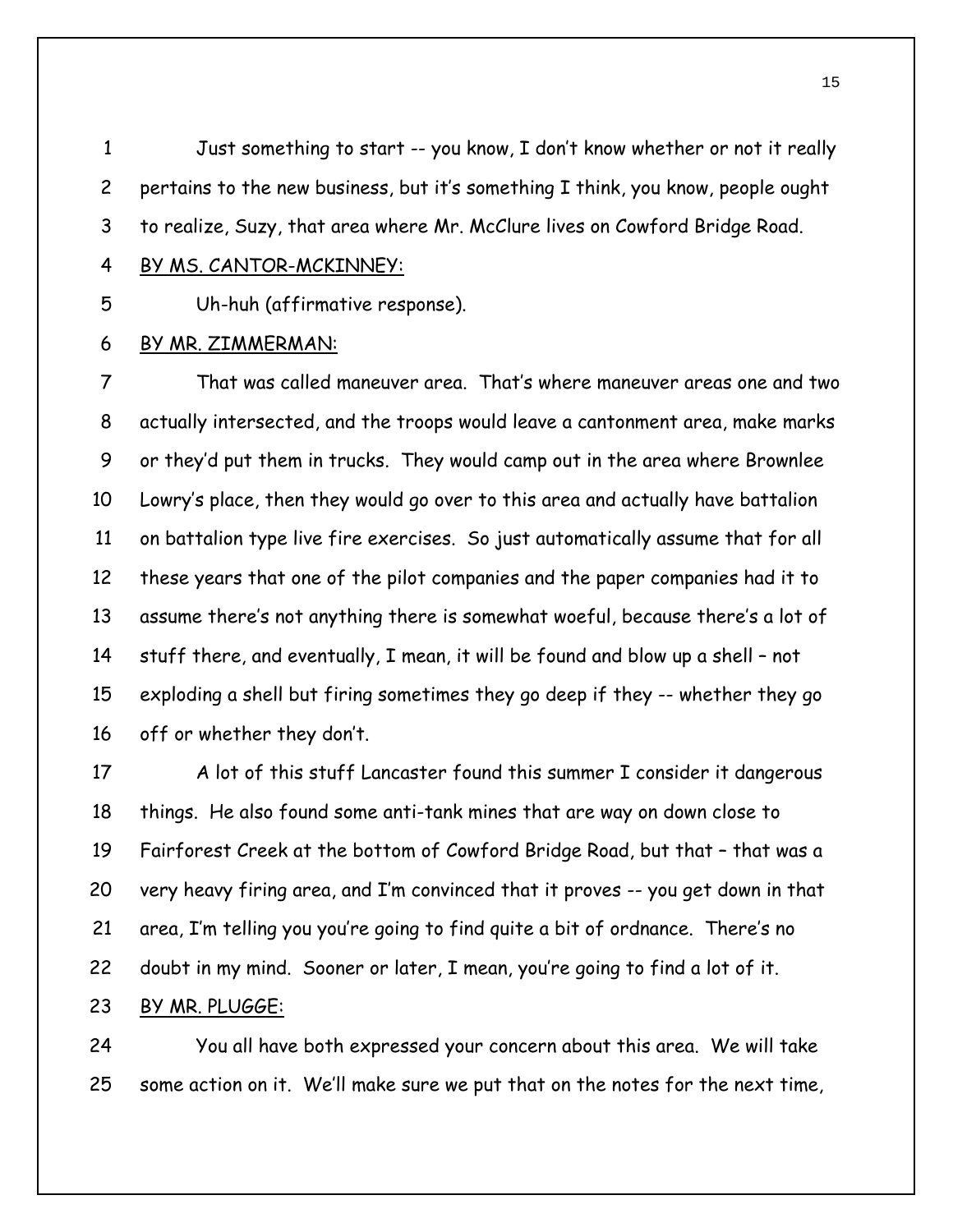1 and we will discuss it with Mr. Nesbit since he is the program manager for the

2 district here. We'll figure out a solution.

#### 3 BY MS. CANTOR-MCKINNEY:

4 Lieutenant Dyas, would you like to provide an update of what's been 5 keeping you all busy for the last several months?

#### 6 BY LIEUTENANT DYAS:

 $\sigma$  Yes, starting around, like, the 16<sup>th</sup> of last month we received a call from 8 Ms. Long. They live over off of Fretwell Road, and there was – her father was 9 digging up, planting a new garden. He had purchased about 26 acres over in that 10 area, and he was then digging up the property. He started digging up several – 11 several different types of mortars.

12 The first call was on a weekend. He called me up or they called me up. 13 We went over there and took care of it, and it was a stoke mortar. We ended 14 up going back several other times to the same – to the same plowed up property. 15 He was going a little bit deeper and digging it all up to plant his garden.

16 We ended up coming out there in about a four days time with about 18 17 different types of mortars. We had 60 millimeters with seven of them; three 18 inch stoke mortar, we had nine. We had two 81 millimeters, and I have some 19 pictures here if anybody would care to take a look at them. I'll go ahead and sit 20 back here and let them look at them, if you'd like to, then give them to the 21 Corps and let them put that in their records.

22 We did get a GPS coordinates on that, and they are all on our incident 23 reports here, so that you'll have those for your records, also; but we did a 24 sweep of just the property. We took a crime lab with state law enforcement 25 along with our bomb squad and did a sweep of that area that he actually had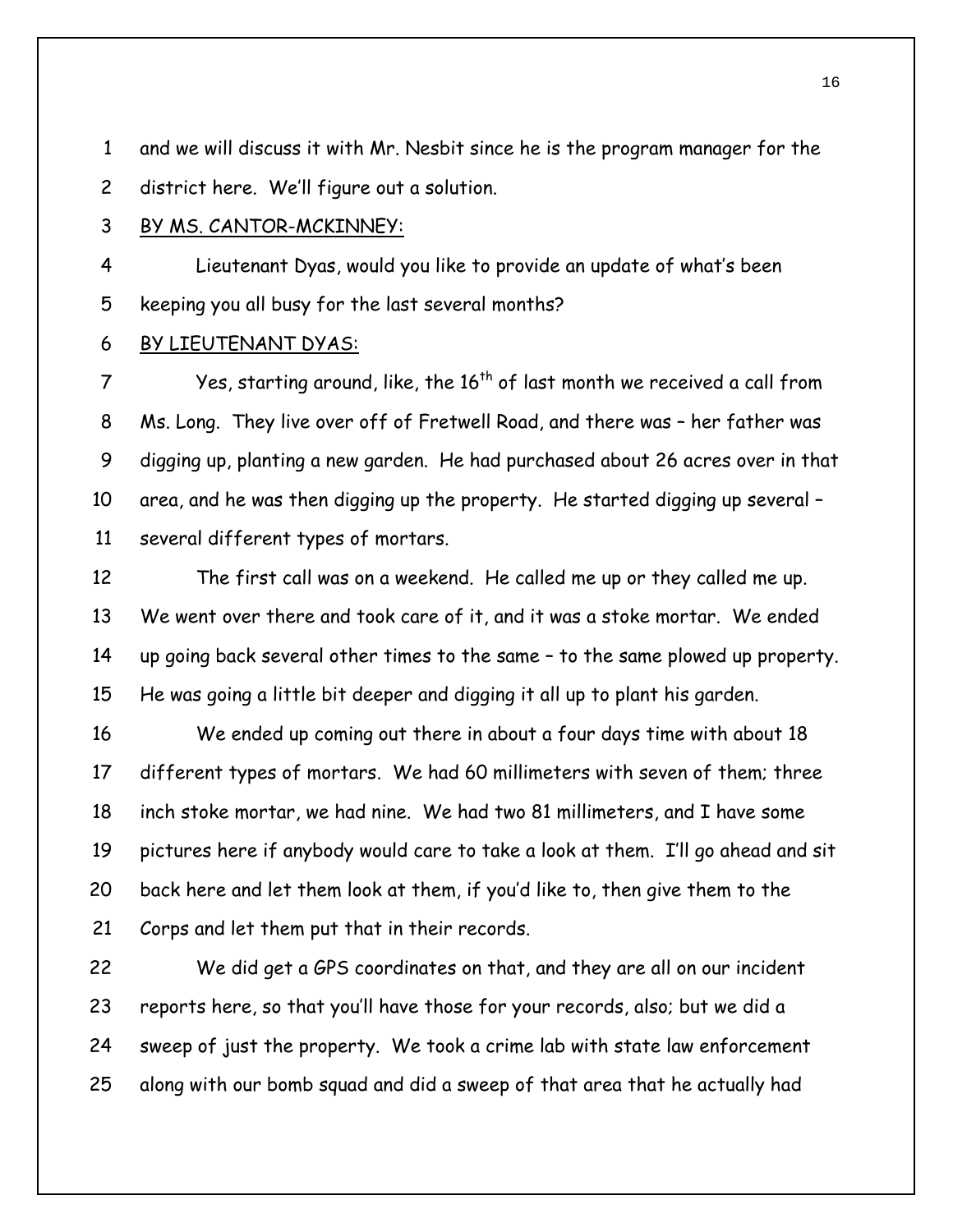1 plowed up, not any of the other area that had not been plowed up. Just that 2 area that he was cleaning up and in one – in two hours time we uncovered about 3 12 -- 12 mortars. So its – and my understanding is that was the impact range 4 right there where we were at, so he – he had given us – Mr. Long has given us 5 permission to come out there anytime. Of course he calls us anyway, but, I 6 mean, there's no problem getting permission to go on his property, and if you 7 need him to, he'll sign whatever and let folks come out.

8 Our bomb squad meetings that we have statewide, we get together once a 9 month. We discussed this, and the Air Force talked about maybe coming over 10 and doing a sweep themselves just bring some of their equipment, try it out and 11 see if they can help clear some of that up, also, so that's one of our avenues 12 that we have to help out with all that. That's their EOD team that comes up. 13 That's about it.

- 
- 14 Any questions?
- 15 (NO RESPONSE)
- 16 BY MS. CANTOR-MCKINNEY:

17 And I would like to, again, remind everyone we do have a mechanism in 18 place that seems to work very well and keep everyone safe. If anyone finds 19 anything at all that is suspect is to not hesitate to call 911, and you will have a 20 response, and the item will be inspected and investigated and disposed of real 21 time. The contractor such as Zapata Engineering are not an emergency 22 response call. The Sheriff's Department has demonstrated they are here and 23 they are responsive. So I just want to remind everyone of that.

24 Any items other than those that have been raised to add for our next 25 meeting?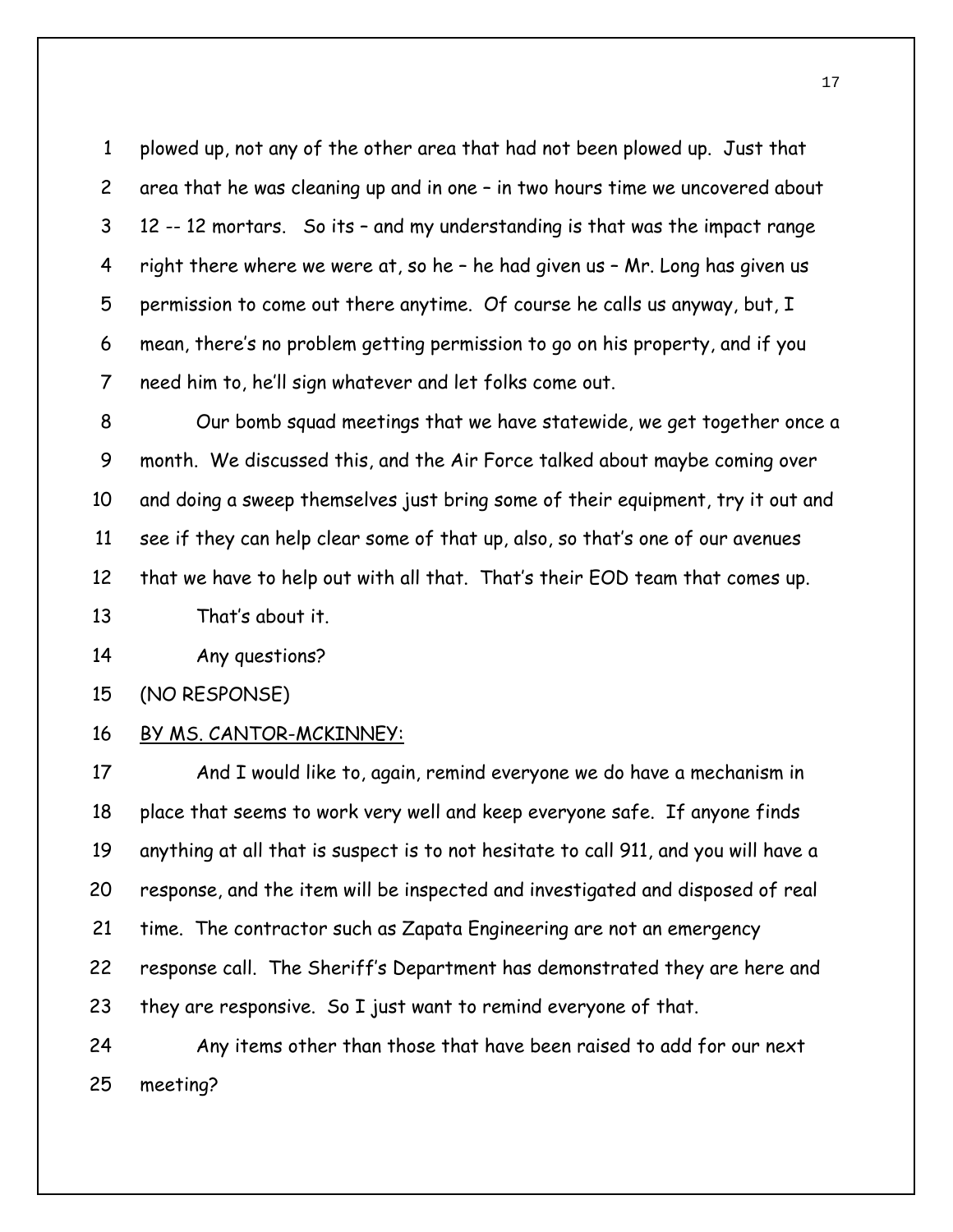1 BY MR. WHITE:

2 I've got a question.

- 3 BY MS. CANTOR-MCKINNEY:
- 4 And your name, please?
- 5 BY MR. WHITE:
- 6 David White.

7 I'm a property owner in White Stone on 295, and I've looked at your 8 website for – you know, trying to get information about when you have meetings 9 and stuff, and I think it's been a while back, but you advertised that you were 10 going to have a meeting, I think it was like in August or something, and – and it 11 went on, and you never did really tell that the meeting was, you know, cancelled 12 or changed. It never – your website never really changed. 13 That was my question. Is the paper the only way to find out when you 14 have these meetings?

- 15 BY MS. CANTOR-MCKINNEY:
- 16 I'll look and make sure that the website is current.
- 17 BY MR. WHITE:
- 18 Thank you.
- 19 BY MS. CANTOR-MCKINNEY:

20 We tend to put a place order for the meeting if we know the time frame,

21 August, September; and when the meeting date is confirmed, we advise the

22 website, actually have the date and the location, and I thought that was being

23 done and I will make sure that is done in the future.

24 If you signed into our sign-in sheet, you're now on the mailing list to get 25 fliers. So you'll get a card in the mail announcing the meeting.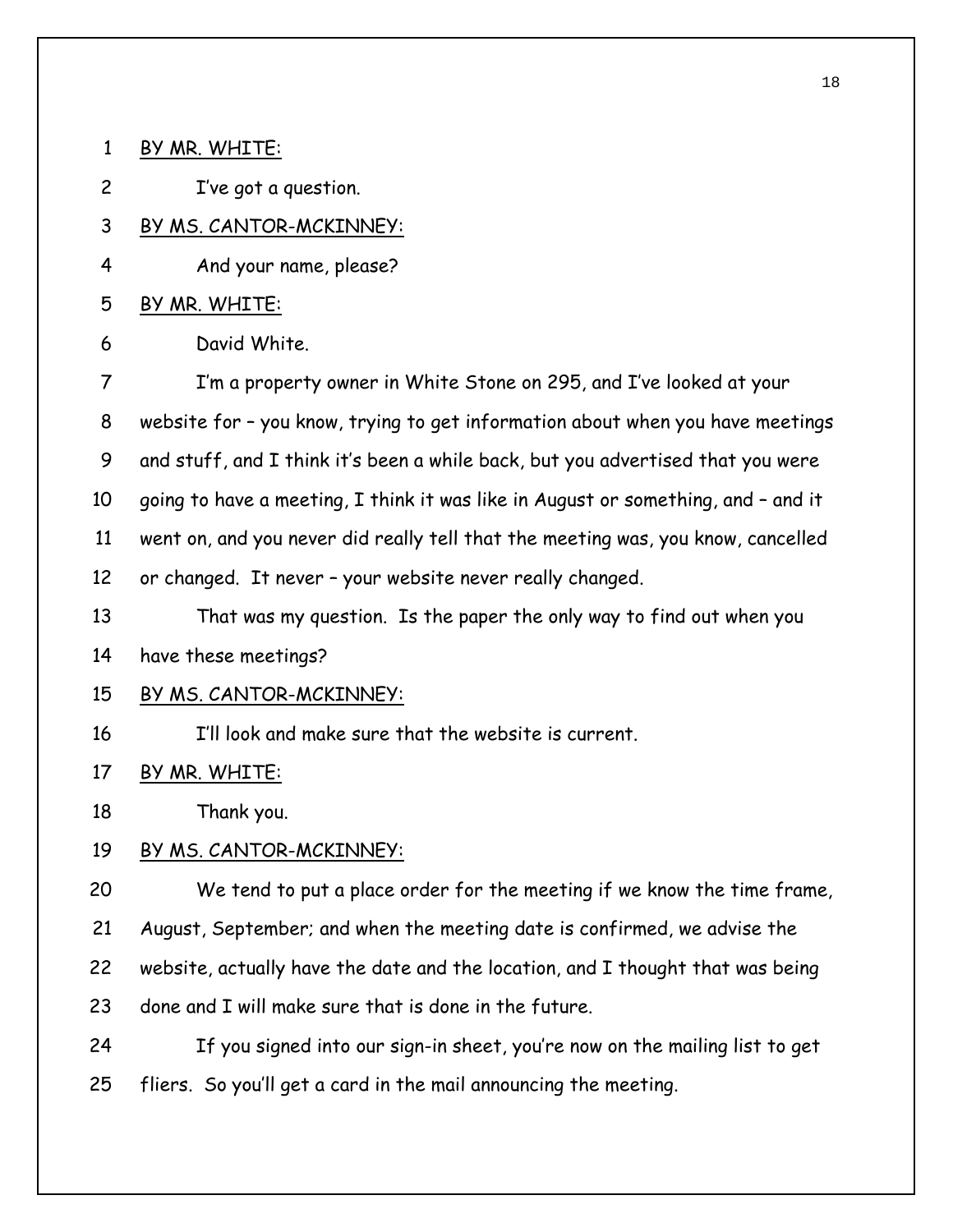- 1 If you have recommendations on how else we can notify individuals, ---
- 2 BY MR. WHITE:
- 3 I was ---

## 4 BY MS. CANTOR-MCKINNEY:

5 --- we'll take suggestions.

## 6 BY MR. WHITE:

7 Another question I have would be how can we find out if your land had 8 been sweeped or – or if anything had been found on it or if you were going to do 9 construction on your land, digging, gardening, whatever, is there something in 10 your website that tells about locations in the – like on your map, you know, the 11 map of Camp Croft where extreme danger would probably be?

# 12 BY MS. CANTOR-MCKINNEY:

13 The reports that we have available are the two Engineering

14 Evaluation/Cost Analyses, the two EE/CAs, which describe where areas have

15 been sampled, investigated for the hazards, and then they present risk

16 reduction alternatives, whether its subsequent clearance action or outreach and

17 education or signage and brochures.

18 So you can look at the map and the map is posted up there that shows the 19 locations on where those sampling locations were.

20 As far as actual clearance, the areas that have been cleared are a subset 21 of that, much more limited to date based upon funding. So there are areas in 22 the park that have been cleared; OOU6, which is part of Dr. Lowry's property, 23 has been cleared; and now the Wedgewood area.

24 So those are the three physical areas that have actually undergone a 25 clearance.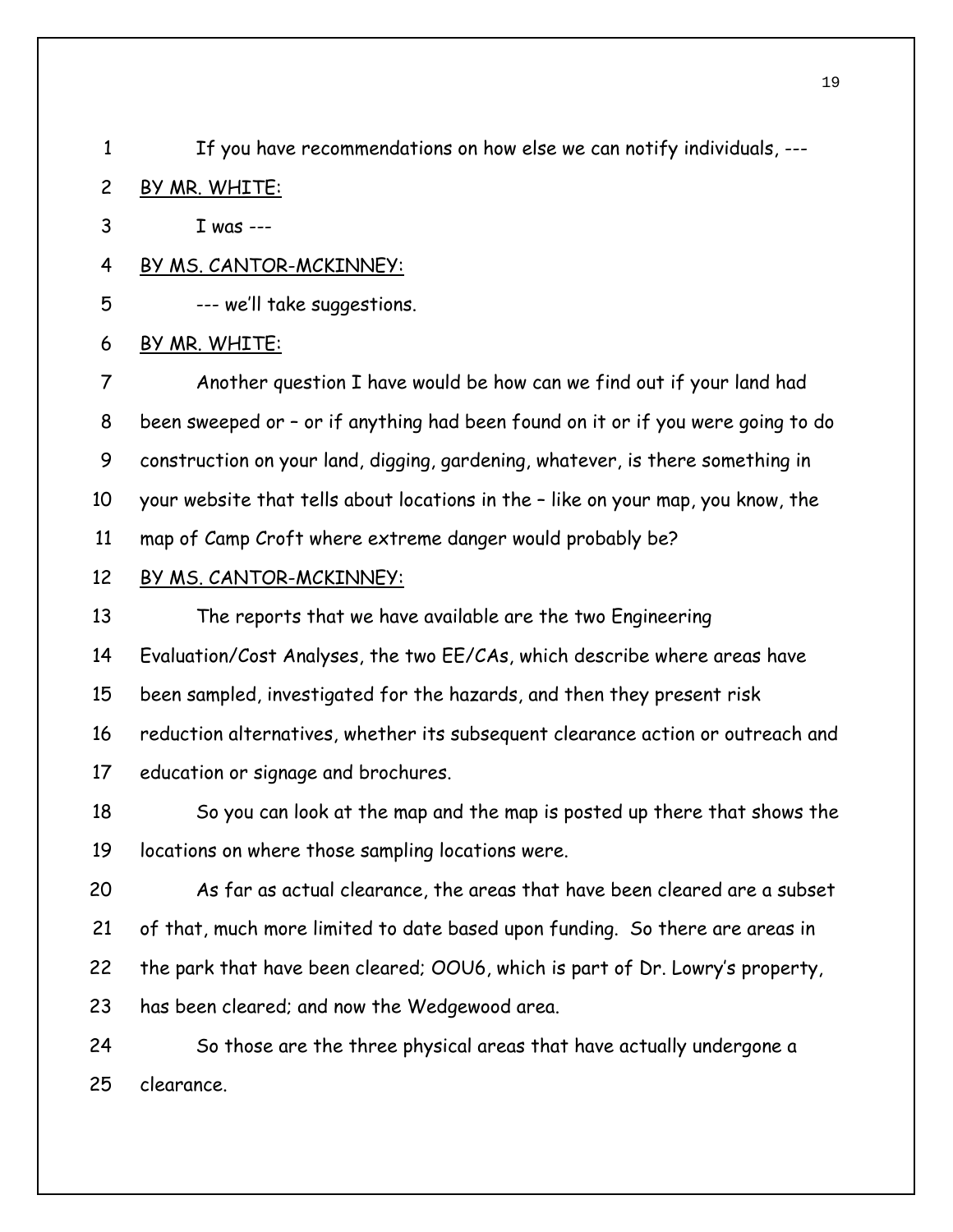| $\mathbf{1}$   | We look at on the map and see where your property is to see what was in          |
|----------------|----------------------------------------------------------------------------------|
| $\overline{2}$ | that area of investigation, what was found in that area, and what the            |
| 3              | recommendation was.                                                              |
| 4              | BY MR. WHITE:                                                                    |
| 5              | Are - a lot of that information is it like classified or is it open to the       |
| 6              | public to see exactly where they are?                                            |
| $\overline{7}$ | BY MS. CANTOR-MCKINNEY:                                                          |
| 8              | It's on the website. The reports are posted and are publicly accessible,         |
| 9              | and there are copies with the maps in the library in the information repository. |
| 10             | BY MR. WHITE:                                                                    |
| 11             | Okay.                                                                            |
| 12             | <u>BY MS. CANTOR-MCKINNEY:</u>                                                   |
| 13             | And we'll be happy to help you go through those.                                 |
| 14             | Anything else?                                                                   |
| 15             | BY MR. MULLINAX:                                                                 |
| 16             | Motion to close.                                                                 |
| 17             | BY MS. MOORE:                                                                    |
| 18             | I second it.                                                                     |
| 19             | BY MR. MULLINAX:                                                                 |
| 20             | So approved.                                                                     |
| 21             | BY MS. CANTOR-MCKINNEY:                                                          |
| 22             | Thank you.                                                                       |
| 23             | (MEETING CONCLUDED AT 6:56 P.M.)                                                 |